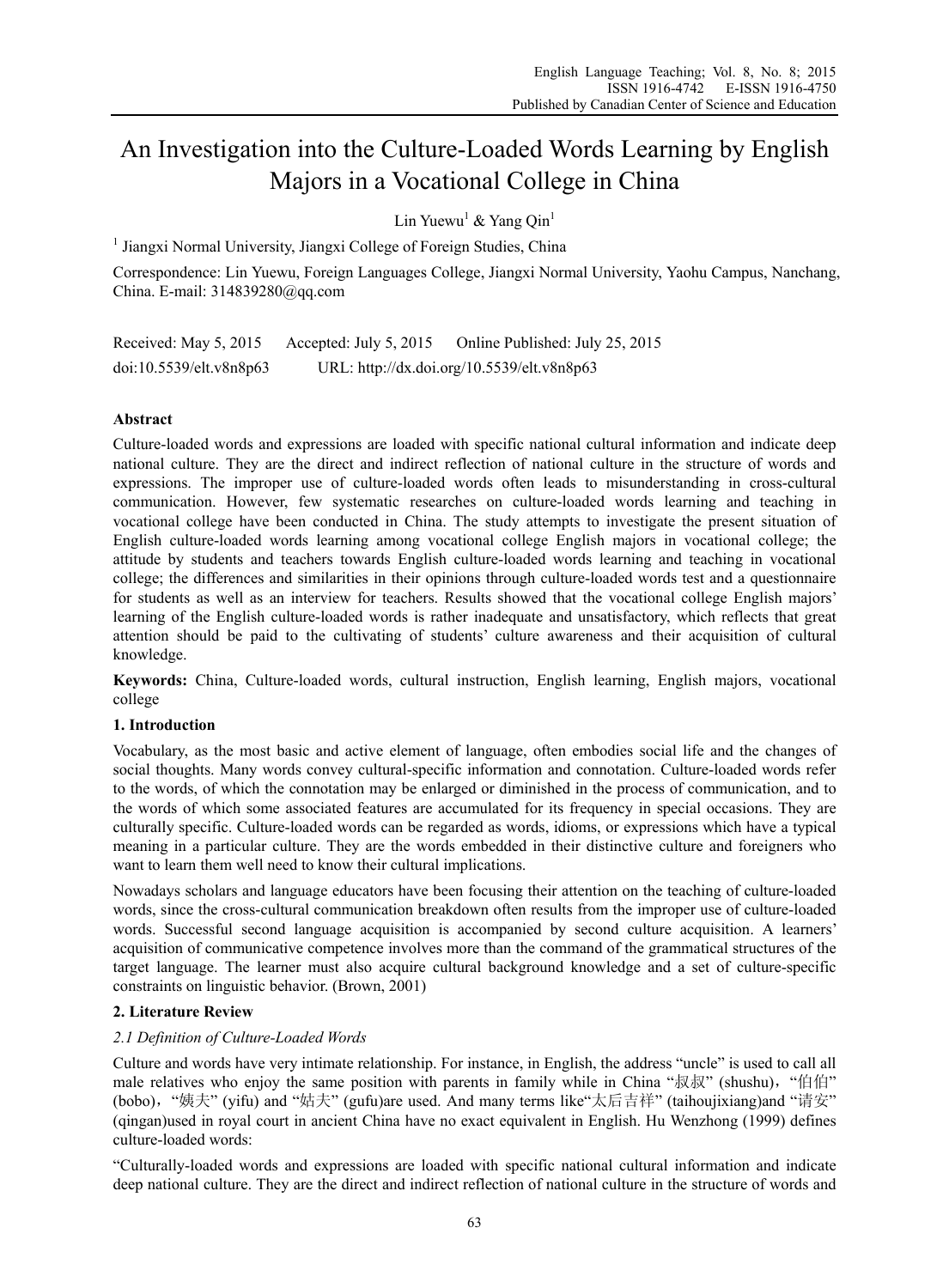expressions." (Hu, 1999)

Culture-loaded words can be regarded as word, idioms, or expressions which have a typical meaning in a particular culture. They are the words embedded in their distinctive culture and foreigners need to understand their cultural implications. In Hu's opinion, he distinguishes culturally loaded words and expressions from non-culturally- loaded ones. He contends that in the process of communication, the connotation of culture-loaded words may be extended or diminished, because a person learns a foreign language usually for the purpose of acquiring the communicative ability across cultures (Hu, 1999). The other view on the definition of culture-loaded words comes from the widely-known linguist called Lado. He illustrates the definition in his work (1972): "Culture loaded words refer to those lexical items that are similar in primary meaning in both L1 and L2 but different meaning in connotation." However, this definition doesn't include some cultural specific words, which specifically is a part of culture-loaded words.

In addition, according to Professor Wang Dechun (1998), culture-loaded words are words which reflect the history, culture and folk customs of a country in which a certain language is used, and they bear the obvious characteristics of the national culture. According to Newmark (1998), culture-loaded words, whether single-unit lexemes, phrases or collocations are those which are particularly tied to the way of life and its manifestations that are peculiar to a community that uses a particular language as its means of expression.

Mona Baker (2000), Director of the Center for Translation and International Studies at the University of Manchester in England, also gives her vision about culture-loaded words. "The words from the source text may convey a concept utterly new for the target culture. Be it abstract or concrete, the concepts are culture-sensitive" In the Baker's definition, the concepts mentioned can be anything related to a culture.

To sum up, culture-loaded words are culturally specific. For example, when French people learn English, the word "red" may not be considered as a culture-loaded word for in these two languages the word "red" has the same connotation, while for Chinese English learners, "red" does not make people associate with evil, which may be regarded as a culture-loaded word. In English learning, learners should pay more attention to those culture-loaded words which have different cultural meanings from their culture.

## *2.2 Classification of Culture-Loaded Words*

Different scholars categorize the classification of culture-loaded words differently based upon their perspectives and angles. Generally speaking, culture-loaded words can be classified according to two bases, one is on the basis of lexical semantics, and the other is in terms of categories.

## 2.2.1 Classification on the Basis of Lexical Semantics

Scholars from China have different classified culture-loaded words in terms of denotation and connotation, according to Jia's study (1997), culture-loaded words can be classified into four categories. (1) The words with the same denotation, but different or opposite connotations in both languages. (2) The words with the same denotation, and partially similar connotations in both languages. (3) The words with the same denotation, but only connotative reference in one language. (4) The words with different denotations and connotations in both languages. It is common that words have no correspondent denotation and connotation, because of the differences in geography, philosophy, religion and customs.

#### 2.2.2 Classification in Terms of Categories

This classification is based on the categories of English vocabulary. According to Chen and Tan (1993), culture-loaded words can be divided into 24 types of categories: art, plant, animal, figure, military, architecture, kinship, medical and health, body, sport, time, education, machine, spirit, economy, color, space, traffic, metal/sand/soil, geography, natural phenomena, and number. In Lian Shuneng's view (1997), culture-loaded words can be grouped into as many as 26 types, which include: color, animal, plant, political, euphemism taboos, proverbs, idioms, allusions, etc. Wang Rongpei (2002) makes a more concrete classification and divides culture-loaded words into 8 categories: Animal, color, food, human body, legend and mythology, social life, politics and other words. Detailed information is as follows:

Animal words like black sheep, cold fish, a lame duck

Color words like red, white lie, black list, in the pink

Food words like doggy bag, in hot water, go bananas

Human body words like to get cold feet, up to one's ears, rubber neck

Legend and mythology words like cowboy, Uncle Tom, a kiss of death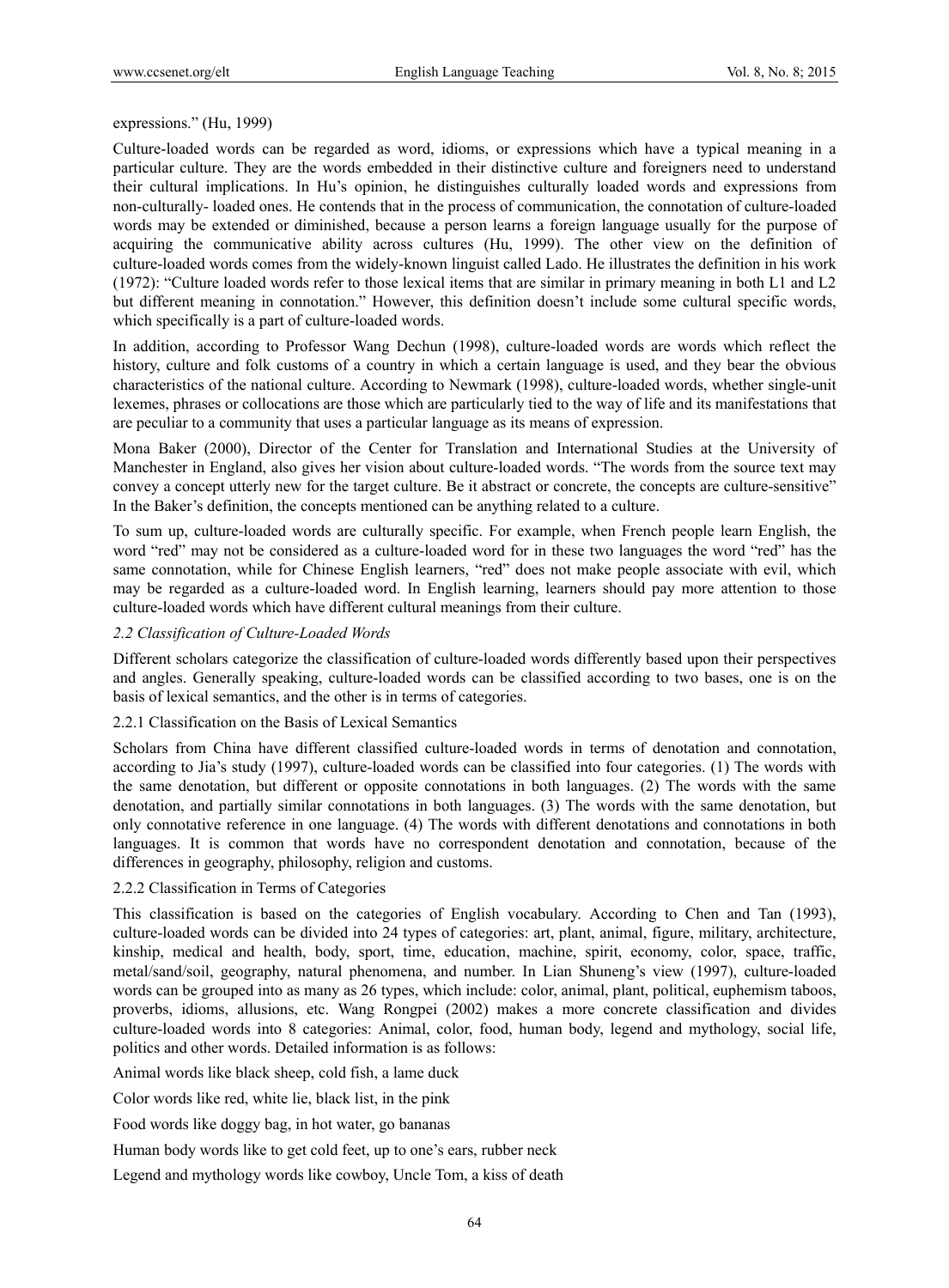Social life words like hippies, yuppies

Politics words like idealism, materialism, propaganda

Other words like D-day, to knock your socks off, poker face

## **3. Methodology**

## *3.1 Research Questions*

The present study attempts to find out the answer to the following questions:

Question 1: What's the present situation of English culture-loaded words learning among vocational college English majors in a Chinese vocational college?

Question 2: What's the attitude by students and teachers towards English culture-loaded words learning and teaching in this vocational college? What are the differences and similarities in their opinions?

## *3.2 Subjects*

The students participating in the study are 140 English major students drawn from sophomores of grade 2012 in Jiangxi College of Foreign Studies in China. All of them are native speakers of Chinese who are in three natural different classes. Their ages range from 17 to 22, with the average age of 19.25. The majority of them have been exposed to English learning since they were in junior middle school, and some even in elementary school, which means that every one of them has at least seven years of experience in learning English. Besides, they have studied English as major for nearly three semesters in the same college English curriculum syllabus.

The teachers participating in the study are 12 English teachers selected from English Department of Jiangxi College of Foreign Studies in China who mainly teach English major students such courses as Intensive Reading, Extensive Reading, Oral English, Listening, Writing, Translation and other courses. Their ages range from 28 to 52, with the average age of 38.75. More than half of them have the teaching experience of fifteen years or so. They are sampled for opinions and attitudes towards culture-loaded words teaching in English class.

## *3.3 Instruments*

In order to find out the status quo of the vocational college English majors' learning of culture-loaded words, this research consists of a culture-loaded words test, a questionnaire and an interview as the research instruments.

#### 3.3.1 Culture-loaded Words Test

The culture-loaded words test used in the study is based upon the design and the classification of culture-loaded words by Wang Rongpei (2002). In order to examine the students' learning of culture-loaded words, 50 commonly-used culture-loaded words in daily life and communication are carefully chosen for the test according to Wang Rongpei's classification of culture-loaded words, consisting of animal words(Question 1-8), color words(Question 9-16), food words(Question 17-23), human body words(Question 24-30), legend and mythology words(Question 31-36), social life words(Question 37-41), politics words(Question 42-45) and other words(Question 46-50).

The test includes 50 questions and takes the form of multiple choices. Two points for each question and the total score is 100 with the passing line of 60. Each question has only one best answer, which could clearly reveal subjects' understanding and learning of culture-loaded words and knowledge of culture. Regarding to reliability, results showed that the alpha value is 0.730, which suggests that the test has an internal consistency.

#### 3.3.2 Questionnaire

There are sixteen questions in the students' questionnaire altogether. The first part (Question 1) is about students' knowledge of culture-loaded words. The second part (Question 2-7) includes six multiple choices which aims at finding out students' view on teachers' instruction of culture-loaded words. The third part (Question 8-12) focuses on students' attitude and approaches to learn culture-loaded words. The last part (Question 13-16) consists of two multiple choices and two open-ended questions to explore students' difficulties and suggestions on culture-loaded words learning. Results showed that the alpha value is 0.721, which suggests that the questionnaire has an internal consistency. Since the last two questions are open-ended, they are not included in the reliability test.

#### 3.3.3 Interview

In order to find out the present situation of culture-loaded words learning among vocational college English majors, an interview is designed for teachers besides the culture-loaded words test and questionnaire for students. The interview questions designed for teachers are: (1) How much do you know about culture-loaded words? (2)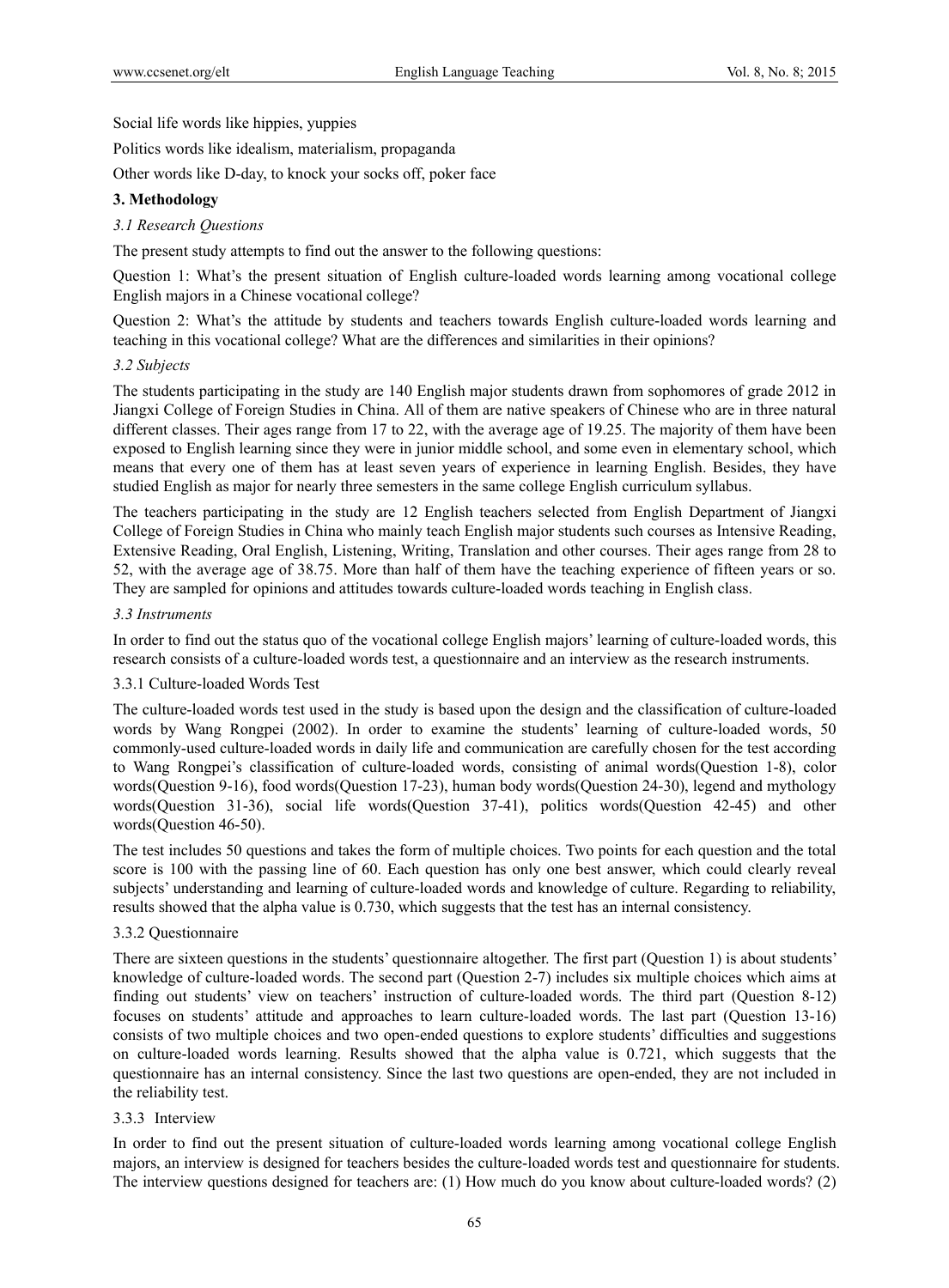What are your attitude and techniques adopted in culture-loaded words instruction? (3) What are the difficulties you meet in culture-loaded words instruction? (4) What are your suggestions in teaching culture-loaded words well?

# *3.4 Procedures*

Culture-loaded words test was conducted firstly in 2014, followed by the questionnaire for students. The last comes to the interview for teachers.

## *3.5 Data Collection and Analysis*

Data collected from the culture-loaded words test, questionnaire and interview are analyzed by SPSS and Microsoft Excel software.

# **4. Results and Discussion of the Research**

## *4.1 Results and Analysis of Culture-loaded Words Test*

In this part, based on the data collected, a specified analysis is presented on the students' understanding and learning of the English culture-loaded words.

4.1.1 General Description and Discussion of the Culture-loaded Words Test

Table 1. General Information on results of the culture-loaded words test

| Number of Samples | Maximum Score Minimum Score | Mean Score | Std. Deviation |
|-------------------|-----------------------------|------------|----------------|
| 140               | 88                          | 41 743     | 12.184         |

Table 1 shows general information on results of the test. The minimum score is 22 while the maximum one is 88, which demonstrates that the students' understanding and learning of culture-loaded words is very different and there is a large gap between the top students and the one who gets the minimum score. The mean score of the total 140 students is 41.74, which is much lower than the passing line 60.

The general results of the test show that the vocational college English majors' understanding and learning of culture-loaded words are poor, which reflects that vocational college English majors have inadequate knowledge about culture-loaded words. Most of them do have problems on understanding and learning of the English culture-loaded words. Therefore, there is a lot we should do to improve students' understanding of cultural knowledge and enhance their learning of culture-loaded words.

Table 2. Distribution of the score of the culture-loaded words test

|        | The Score Continuum | Number of Subjects | Percentage |
|--------|---------------------|--------------------|------------|
| Failed | $21 - 59$           | 129                | $92.14\%$  |
| Passed | $60 - 90$           |                    | 7.86%      |

As it is shown in the Table 2, the scores of the students mainly range from 21-59, which accounts for the majority of the students. The number of the students who pass the test is rather small with a rate of 7.86%, which is less than 8%. The unsatisfactory results show the firm evidence that most of the vocational college English majors have poor understanding and learning of culture-loaded words.

4.1.2 Detailed Distribution and Discussion of the Culture-loaded Words Test

In addition to the general analysis of the results of the culture-loaded words test presented in the former part, a more detailed explanation in terms of score distribution of each category is presented in the following. The purpose is to figure out which category the students perform best, and which part the students perform worst and the reasons that cause the phenomenon.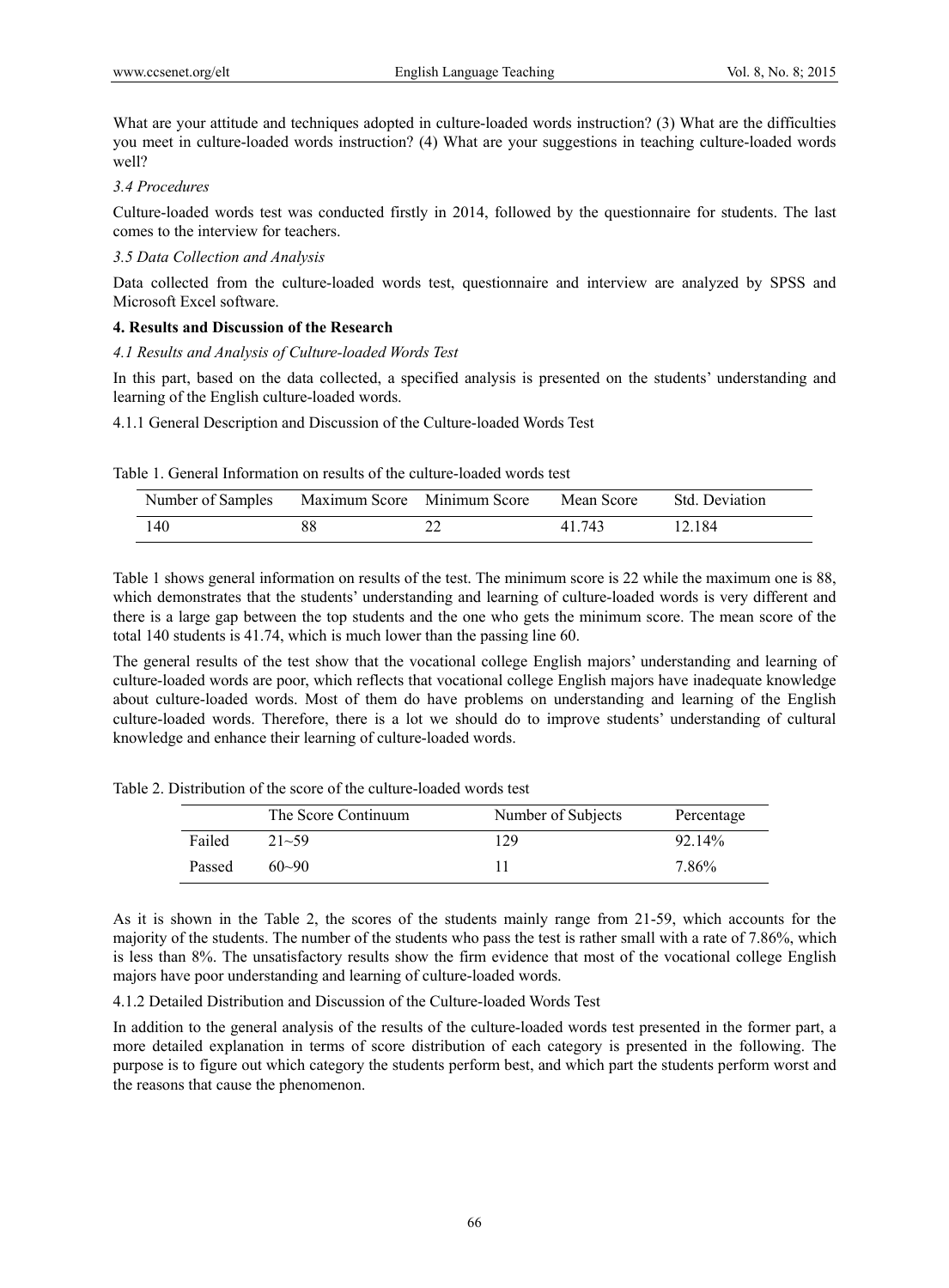| Number of Items | Categories                 | Number of                | Percentage of Correct |
|-----------------|----------------------------|--------------------------|-----------------------|
|                 |                            | <b>Correct Responses</b> | Responses             |
| Questions1-8    | Animal words               | 483                      | 43.13%                |
| Questions9-16   | Color words                | 588                      | 52.50%                |
| Questions17-23  | Food words                 | 485                      | 49.49%                |
| Questions24-30  | Human Body words           | 276                      | 28.16%                |
| Questions31-36  | Legend and Mythology words | 270                      | 32.14%                |
| Questions37-41  | Social Life words          | 269                      | 38.43%                |
| Questions42-45  | Politics words             | 214                      | 38.21%                |
| Questions46-50  | Other words                | 337                      | 48.14%                |

Table 3. Distribution of correct responses across different categories

Table 3 indicates the status quo of students' understanding and learning of culture-loaded words from different aspects in eight categories. From the statistics we can find that the category of color words gets the highest percentage of correct responses of 52.50%. It means that the students' understanding and learning of color words are relatively better than the other seven categories, though the results are not so satisfactory. The category of food words and other words get the second and third rank with the percentage of correct responses of 49.49% and 48.14% respectively. Moreover, the category of human body words gets the poorest results with the percentage of correct responses of 28.16%, which demonstrates that students' understanding and learning of human body words are rather poor. It can be inferred from the table that students' knowledge of culture-loaded words is inadequate and students' understanding and learning of culture-loaded words are rather poor.

## 4.1.3 Further Distribution and Discussion on Each Item

From the previous analysis and distribution, it can be found that there exists a huge difference in the students' performance on each category of culture-loaded words and each item from the same category. The following section will provide the further detailed analysis on each item to figure out the differences.

## 4.1.3.1 The Items about Animal

| Questions      | Animal Words         | Number of                | of<br>Percentage         |  |
|----------------|----------------------|--------------------------|--------------------------|--|
|                |                      | <b>Correct Responses</b> | <b>Correct Responses</b> |  |
|                | rain cats and dogs   | 105                      | 75.0%                    |  |
| $\overline{2}$ | talk horse           | 21                       | $15.0\%$                 |  |
| 3              | dragon lady          | 46                       | 32.9%                    |  |
| 4              | like a duck to water | 35                       | 25.0%                    |  |
| 5              | as slow as a snail   | 90                       | 64.3%                    |  |
| 6              | black sheep          | 60                       | 42.9%                    |  |
|                | white elephant       | 78                       | 55.7%                    |  |
| 8              | cold fish            | 48                       | 34.3%                    |  |
|                |                      |                          |                          |  |

Table 4. Distribution of correct responses on animal words

Table 4 tells the distribution of percentage of correct responses of animal words. Comparatively speaking, students do a relatively better job in this section. As it is shown in Table 4, there are 8 questions in this category. The students perform best on question 1, as 75% of them choose the correct answer. The phrase "rain cats and dogs" refers to "a heavy downpour", which has been taught in both intensive reading class and oral English class.

Then the results of question 5 are also satisfactory with the percentage of correct responses of 64.3%: "as slow as a snail" is often used to describe a slow, inefficient process. The apparent reason of the students' better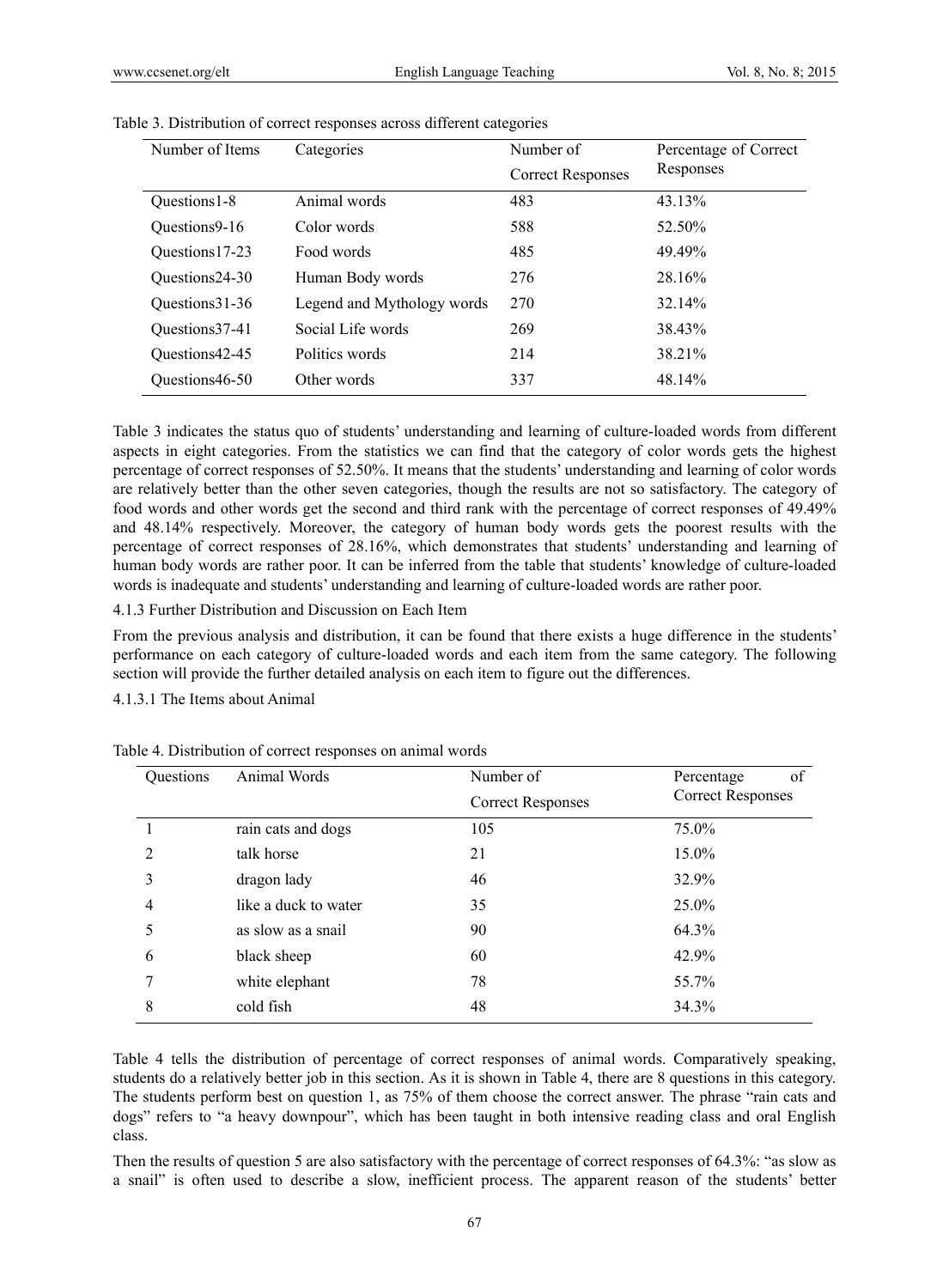performance in this question is that the students' have already been instructed the expression in listening English class, from the textbook-New Horizon College English Viewing, Listening and Speaking II, Unit 2 Does your friend have four legs?

Besides 55.7%, 42.9%, 34.3% of the students choose right answers in questions 7, 6 and 8 respectively: "white elephant" means "vanity". It derives from the story that the kings of Siam were accustomed to make a present of one of these animals to courtiers who had rendered themselves obnoxious, in order to ruin the recipient by the cost of its maintenance. The lack of relevant western cultural background knowledge mainly accounts for the students' failure in this question.

Another example is question 6 "black sheep" with the meaning of "an odd or disreputable member of a group, especially within a family". This phrase originates from the traditional concept that black sheep are less valuable than white ones, since it's more difficult to dye their wool different colors. In 18th and 19th century England, the black color of the sheep was seen as the mark of the devil.

In addition, only 32.9%, 25% and 15% of the students give the right answers to the rest questions 3, 4, 2 respectively. Among them, the results of question 3 are a little better. "Dragon lady" means "women as strong, deceitful, domineering or mysterious"; "like a duck to water" refers to "doing things easily and naturally"; "talk horse" means "boast of". The results of these 3 questions reveal that a large number of students are not familiar with the connotative meaning of animals such as, dragon, duck, and horse in English language. They tend to connect the meaning of these culture-loaded words with their Chinese counterparts. That's why they use "tiger lady", "like fish to water", and "talk ox" instead.

4.1.3.2 The Items about Color

| <b>Ouestions</b> | Color Words       | Number of                | of<br>Percentage         |
|------------------|-------------------|--------------------------|--------------------------|
|                  |                   | <b>Correct Responses</b> | <b>Correct Responses</b> |
| 9                | black in the face | 107                      | 76.4%                    |
| 10               | green hand        | 73                       | 52.1%                    |
| 11               | white feather     | 53                       | 37.9%                    |
| 12               | blue mood         | 104                      | 74.3%                    |
| 13               | in the red        | 69                       | 49.3%                    |
| 14               | white lie         | 116                      | 82.9%                    |
| 15               | blue with cold    | 30                       | 21.4%                    |
| 16               | pink slip         | 36                       | 25.7%                    |

Table 5. Distribution of correct responses on color words

Table 5 demonstrates the distribution of correct responses on color words. Students under the study do the best in the color group of words among the 8 types of words. From the table we can find that except the percentage of correct responses 37.9% with question 11, 25.7% with question 16 and 21.4% with question 15, that of the other 5 questions surpasses 45%. Question 14 has the highest percentage of correct responses of 82.9%. "White lie" refers to "a deliberate untrue statement which does no harm or is intended to produce a favorable result". The phrase has been taught in English classes and it's commonly used in the daily communication. That's why most of the students not only know the conceptual meaning of the phrase, but also the cultural connotation of it.

In terms of the questions 9, 12 and 10, the percentage of correct responses is 76.4%, 74.3% and 52.1% respectively. "Black in the face" means "very angry"; "blue mood" refers to "sadness"; "green hand" is often used to describe anyone young, inexperienced, probably by the analogy to immature and unripe fruit. Green is the color most commonly associated in Europe and the U.S. with youth, nature, vivacity and life; while in China it is associated with the east, sunrise, life and growth. More than half of the students are correct in the question of the word "green", which reflects that they comprehend well the cultural meaning of the word. The cultural connotations of these color words are similar in English and Chinese, therefore they can be easily acquired by Chinese students.

The questions 13, 11 and 16 get comparatively lower percentage of correct responses of 49.3%, 37.9% and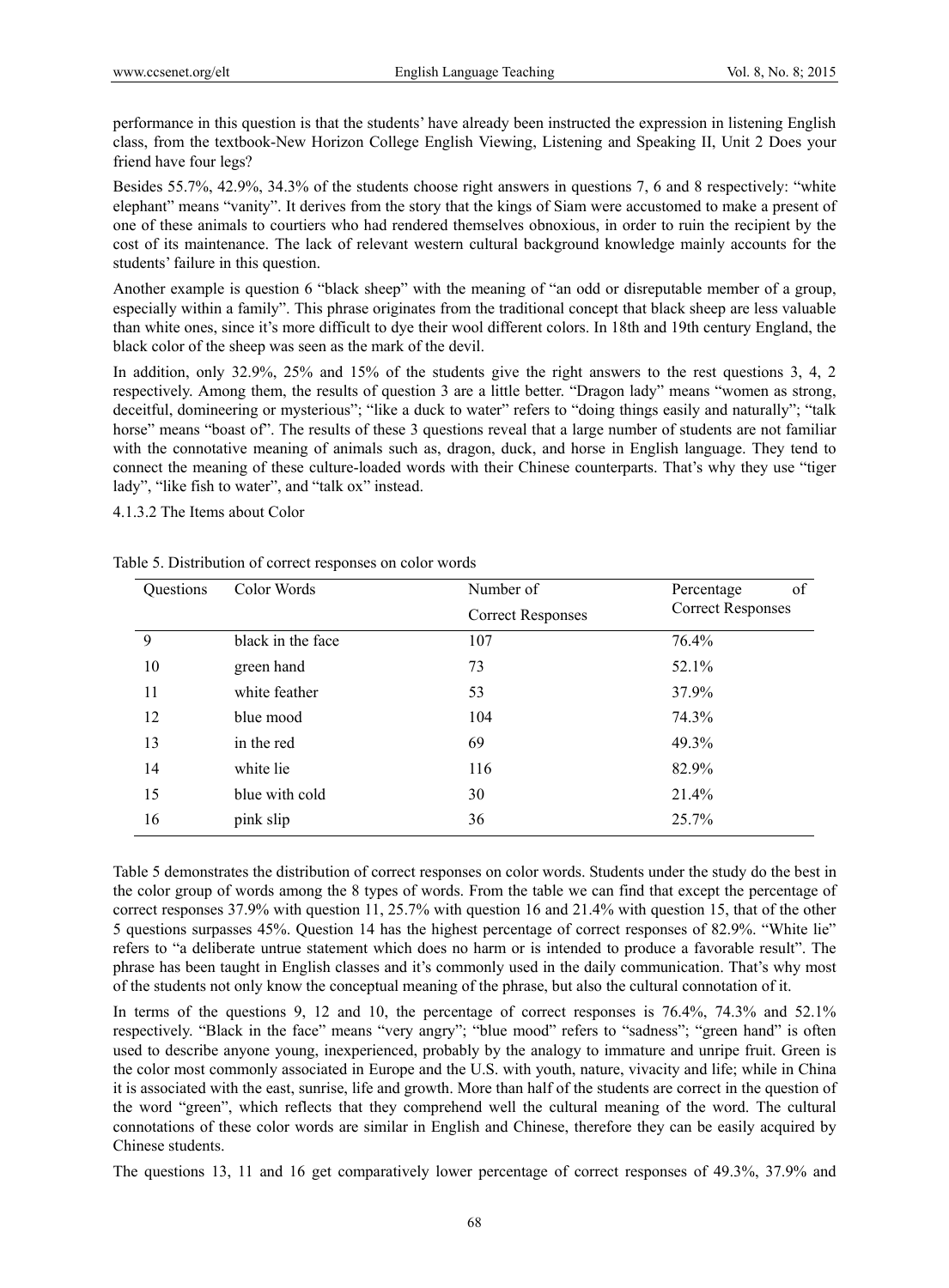25.7% respectively. Among them, the results of question 13 are a little better: "in the red" means "having net losses or in debt". The phrase originates from the standard accounting practice of using red ink to denote negative values, especially a net loss. Though the cultural connotation of "in the red" is similar with that of its Chinese counterpart "赤字"(chizi), the meaning of the word "red" in both cultures is different. In China, "red" is usually associated with concept of prosperity, auspiciousness, happiness and being popular. Moreover the meaning of the symbol of revolutions has been added since modern times. But the English word "red" doesn't have such meaning. In English, it often refers to blood and evil.

In addition, question 11 "white feather" means "a traditional symbol or mark of cowardice", which comes from cockfighting and the belief that a cock sporting a white feather in its tail is likely to be a poor fighter. The low percentage of correct responses of question 11 reveals students' poor mastery of cultural background knowledge.

Question 15 "blue with cold" suffers the lowest percentage of correct responses of 21.4%. Compared with the question 12 "blue mood" with the percentage of correct responses of 74.3%, the results of question 15 are rather unsatisfactory. Students' different performance on these two questions reflects that students grasp the cultural meaning of the word "blue" to some extent. In English, "blue" is often associated with harmony, faithfulness, confidence, distance, infinity, the imagination, sadness and cold. Most of the students are familiar with the meaning of "sadness". But only a few students grasp the meaning of "cold".

Generally speaking, students perform best in the category of color words. They realize the difference in cultural meaning of color words between Chinese and western culture and pay some attention to these words. Moreover, they have a comparatively better understanding of the frequently-used cultural connotations of color words.

4.1.3.3 The Items about Food

| Questions | Food Words      | Number of                | Percentage of Correct |
|-----------|-----------------|--------------------------|-----------------------|
|           |                 | <b>Correct Responses</b> | Responses             |
| 17        | couch potato    | 53                       | 37.9%                 |
| 18        | as easy as pie  | 69                       | 49.3%                 |
| 19        | big cheese      | 42                       | 30.0%                 |
| 20        | sour grape      | 87                       | 62.1%                 |
| 21        | daily bread     | 118                      | 84.3%                 |
| 22        | in the soup     | 68                       | 48.6%                 |
| 23        | spill the beans | 48                       | 34.3%                 |

Table 6. Distribution of correct responses on food words

Table 6 shows the distribution of percentage of correct responses of food words. Food word group is the second best job done by students in this test. There are 7 questions in this category. Question 21 "daily bread" which refers to "all those things, such as regular food and water, needed to sustain physical life" gets the highest percentage of correct responses of 84.3%, because it has been mentioned in English classes. And the reason for the better results of the question 20 (62.1%) is that "sour grape" and its Chinese counterpart "酸葡萄" (suanputao) has almost the same connotation of "making a false pretense to form a rationalization".

Then 49.3% of the students choose the correct answers in question 18. "As easy as pie" means "a task or experience as pleasurable and simple". The factor that leads to the students' poor understanding and learning of the phrase is that while some food such as pie, cheese is popular in western countries, it's rarely eaten in China. As a result, it is rather difficult for Chinese students to understand such phrases. Another example is question 19. Only 30% of the students grasp the connotation of "big cheese" which refers to "a boss or other senior person".

Question 22 "in the soup" refers to "being in trouble". The reason why more than half of the students are wrong in this question is that the phrase is given peculiar meaning in English, while it doesn't exist in Chinese. The same situation goes with the question 23 "spill the beans" with the meaning of "to reveal a secret". This culture-loaded word is frequently used in western culture, but difficult for Chinese students. In summary, students have a better grasp of the commonly-used food words than that of rarely-used ones.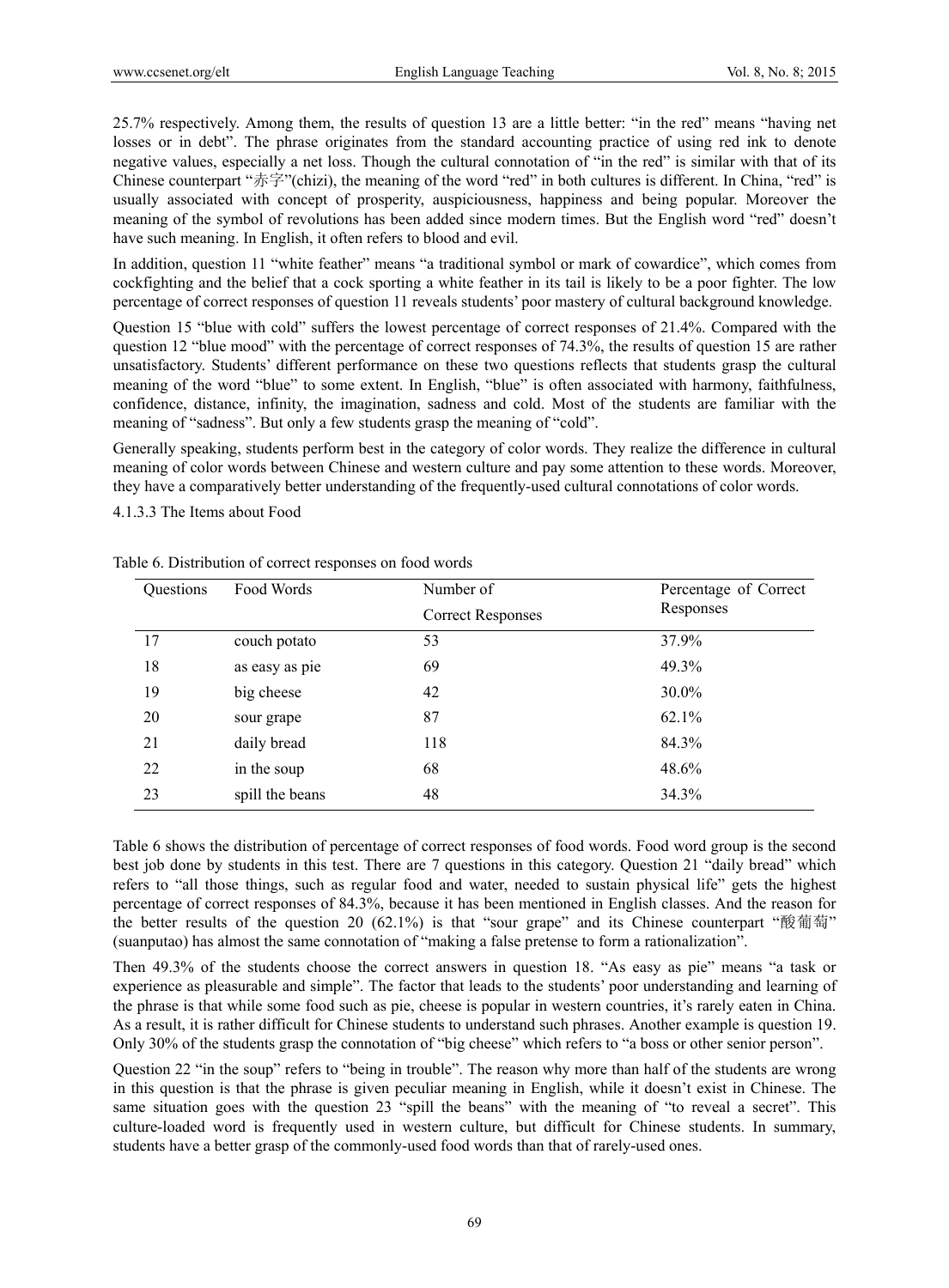## 4.1.3.4 The Items about Human Body

| <b>Ouestions</b> | Human Body Words             | Number of         | Percentage of            |
|------------------|------------------------------|-------------------|--------------------------|
|                  |                              | Correct Responses | <b>Correct Responses</b> |
| 24               | cold shoulder                | 23                | 16.4%                    |
| 25               | an arm and a leg             | 34                | 24.3%                    |
| 26               | thumb up                     | 50                | 35.7%                    |
| 27               | make one's hair stand on end | 46                | 32.9%                    |
| 28               | play by ear                  | 46                | 32.9%                    |
| 29               | an arm's length              | 47                | 33.6%                    |
| 30               | turn up one's nose           | 30                | 21.4%                    |

Table 7. Distribution of correct responses on human body words

Table 7 displays the distribution of correct responses of human body words from questions 24 to 30. From the table, we can see that students' scores in this category are quite low. Except the percentage of correct responses of 35.7% with question 26, that of the other 6 questions is below 35%. It reveals that most of the students don't understand the cultural connotative meaning of human body words, though many of the words are considered as the most commonly used ones in English. Compared with Chinese, English is abundant with body language, thus there are a lot of English words and idioms related with the part of human body, which usually become obstacles for Chinese students in English learning.

The results of the question 26 are comparatively better than those of the other questions, because "to thumb up" and its Chinese counterpart "竖起大拇指" (shuqidamuzhi) enjoy the same connotation of "to vote for". That's why it is not too hard for the students to answer the question. But students' performance on questions 24, 25 and 30 is rather poor. Take question 24 "cold shoulder" as an example. The phrase means "a deliberate act of disrespect; a slight or snub", even though it's frequently used in people's daily life in the British an American societies, it suffers the lowest percentage of correct responses of 16.4% in this category. Question 25 "an arm and a leg" is another example. It refers to "a high price to pay for something", which is a common word in English language.

Question 27 "make one's hair stand on end" and question 28 "play by ear" which mean "be scared" and "to do something randomly or unplanned" enjoy the same percentage of correct responses of as low as 32.9%. It indicates that most of the students don't know these expressions and the related cultural connotative meaning.

Generally speaking, many factors may lead to the students' poor performance in this section. First, English is full of culture-relevant human body words which are rarely-used in Chinese. Second, some of human body words are given peculiar meaning in western culture, while they don't exist in Chinese culture. Third, classroom English bears little connection with daily life English in which human body words are commonly-used. It loses its function of practicability and not helpful for students in their daily use.

4.1.3.5 The Items about Legend and Mythology

| <b>Ouestions</b> | Legend and Mythology Words | Number of                | of<br>Percentage         |
|------------------|----------------------------|--------------------------|--------------------------|
|                  |                            | <b>Correct Responses</b> | <b>Correct Responses</b> |
| 31               | Pandora's box              | 52                       | $37.1\%$                 |
| 32               | under the rose             | 65                       | 46.4%                    |
| 33               | as false as Cressida       | 27                       | 19.3%                    |
| 34               | the sword of Damocles      | 53                       | 37.9%                    |
| 35               | a Penelope's web           | 25                       | 17.9%                    |
| 36               | swan song                  | 48                       | 34.3%                    |
|                  |                            |                          |                          |

| Table 8. Distribution of correct responses on legend and mythology words |  |  |  |
|--------------------------------------------------------------------------|--|--|--|
|                                                                          |  |  |  |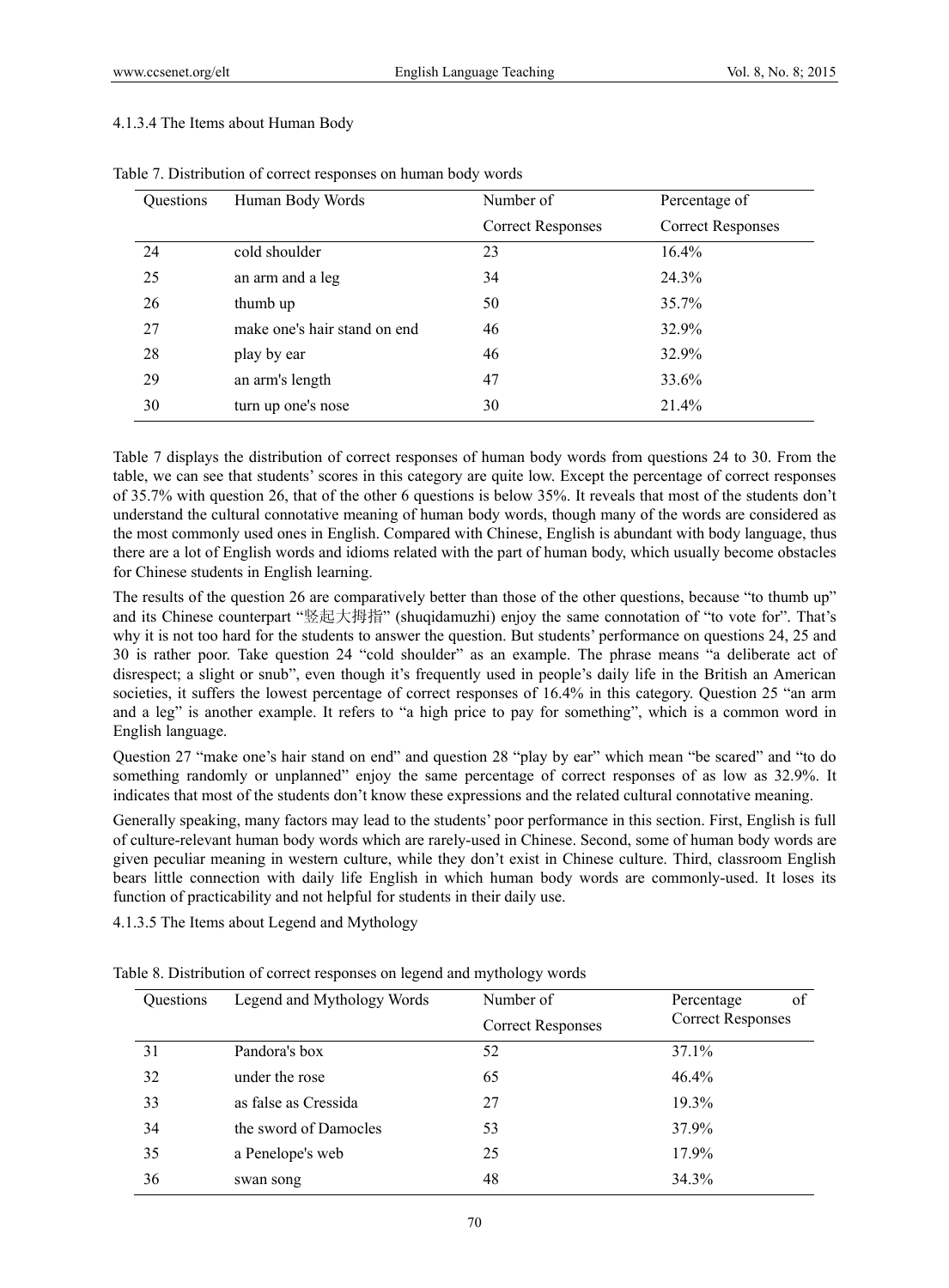Table 8 shows the distribution of percentage of correct responses of legend and mythology words. This category includes 6 questions. As Table 9 reveals, students do a comparatively worse job in this section. The highest percentage of correct responses among the six questions is only 46.4% with the question 32. Then 37.9%, 37.1% and 34.3% of the students' answers are right in the questions 34, 31 and 36 respectively. As for the rest questions 33 and 35, the percentage of correct responses only stands at 19.3% and 17.9% respectively.

The lack of relevant western cultural knowledge mainly accounts for the students' low scores in this category. Some of these questions are originated from popular stories in the west. For example, the question 31 "Pandora's box" originates from the Greek mythology, which refers to "an action that may seem small or innocent, but that turns out to have severely detrimental and far-reaching consequences", and the question 33 "as false as Cressida" from the story of Cressida and Troilus means "those who forsake their lovers".

Some other questions are in close connection with the deep-rooted belief in the western culture. Question 36 is an example, which means "a final theatrical or dramatic appearance, or any final work or accomplishment". The phrase comes from the ancient belief that swans sing a beautiful song in the moment just before death, having been silent during most of their lifetime.

There are mainly three factors for students' poor understanding of legend and mythology words. Firstly, teachers seldom introduce or explain these words in English classes, because there is only a few legend and mythology words in English textbooks and time is limited in class. Secondly, various versions of legend and mythology in western cultures make the learning of them much harder. Thirdly, most of the students are not interested in western legend and mythology, so they seldom read the related articles or books after class.

4.1.3.6 The Items about Social Life

| Questions | Social Life Words         | Number of                | of<br>Percentage         |
|-----------|---------------------------|--------------------------|--------------------------|
|           |                           | <b>Correct Responses</b> | <b>Correct Responses</b> |
| 37        | face the music            | 59                       | 42.1%                    |
| 38        | last straw                | 88                       | 62.9%                    |
| 39        | get the sack              | 31                       | 22.1%                    |
| 40        | go Dutch                  | 57                       | 40.7%                    |
| 41        | go through fire and water | 34                       | 24.3%                    |

Table 9. Distribution of correct responses on social life words

Questions 37 to 41 in Table 9 shows the distribution of percentage of correct responses of social life words. We can see from Table 4.10 that the results of each question are very different: the results of question 38 are the best with the percentage of correct responses of 62.9%; the results of questions 37 and 40 are relatively better with that of 42.1% and 40.7% respectively; the results of questions 41 and 39 are rather poor with that of 24.3% and 22.1% respectively.

Question 38 "last straw" means "the final irritation that stretches one's patience beyond the limit". The reason for the better results of the question 38 is that: first, "last straw" enjoy the same connotative meaning as its Chinese counterpart "最后一根稻草" (zuihouyigendaocao); second, it has been learned from the textbook-College English Intensive Reading II, Unit 3 My First Job.

And the question 37 "face the music" with the meaning of "to accept or confront the unpleasant consequences of one's actions" is also mentioned in English classes, but it is not from any textbook, thus many students still make mistakes in the question, which indicates that students tend to pay more attention to the words in textbooks than those from other resources. In addition, almost half of the students understand the meaning of "to go Dutch" due to its popularity among college students.

The main reason for the poor results of the other questions is that the words in this category cover an extremely wide area. For example, question 39 "get the sack" is an allusion to tradesmen who owned their own tools, taking them within a bag or sack when they were dismissed from employment, while the question 40 "to go fire and water" originates from the judgment used by Anglo-Saxon in Middle Ages.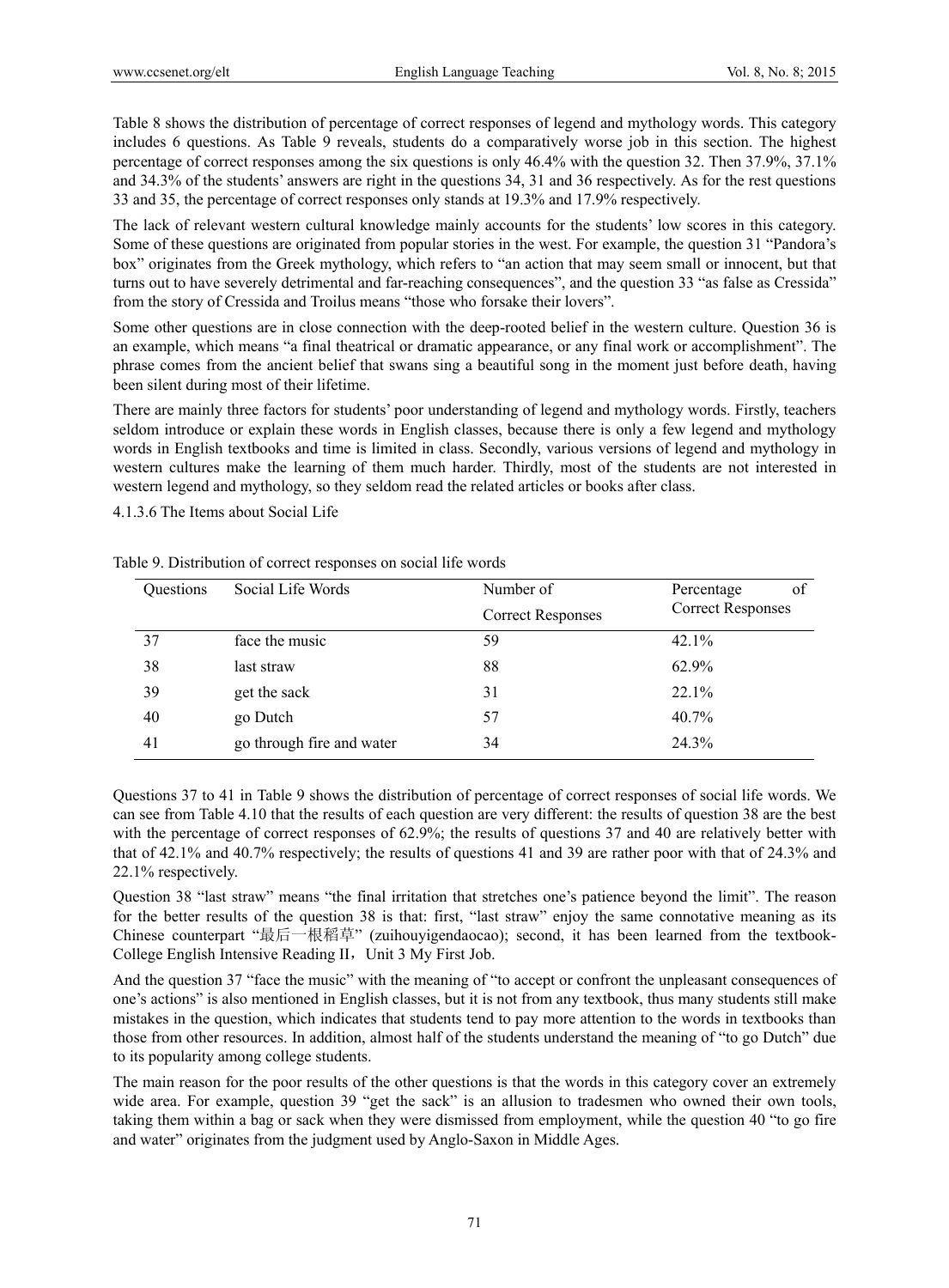## 4.1.3.7 The Items about Politics

| Questions | Politics Words                  | Number of                | of<br>Percentage         |
|-----------|---------------------------------|--------------------------|--------------------------|
|           |                                 | <b>Correct Responses</b> | <b>Correct Responses</b> |
| 42        | Uncle Sam                       | 35                       | 25.0%                    |
| 43        | Downing Street                  | 41                       | 29.3%                    |
| 44        | the Declaration of Independence | 71                       | 50.7%                    |
| 45        | I have a dream                  | 67                       | 47.9%                    |

Table 10. Distribution of correct response on politics words

Table 10 presents the distribution of percentage of correct responses of politics words in questions 42 to 45. The results of each question are very different: the results of the question 44 and 45 are comparatively satisfactory, with the percentage of correct responses of 50.7% and 47.9% respectively while those of the question 42 and 43 are rather poor, with the percentage of correct responses below 30%.

The reason for the better performance of the questions 44 and 45 is that question 44 "the Declaration of Independence" has been taught in the textbook College English Intensive Reading II Unit 2 Lessons From Thomas Jefferson and question 45 " I have a dream" is mentioned not only in intensive reading class, but also by other English teachers. Very few students give the correct answers to the questions 42 and 43, because "Uncle Sam" and "Downing Street" are not mentioned in textbooks or instructed by English teachers. Besides students themselves seldom read news or acquire historical knowledge after class.

From the students' performance in this category, it can be concluded that though it is difficult for students to understand politics words, cultural connotation of politics words can be acquired through effective and efficient instruction conducted by teachers in class.

4.1.3.8 The Items about Other Words

## Table 11. Distribution of correct responses on other words

| <b>Ouestions</b> | Other Words              | Number of                | Percentage<br><sub>of</sub> |
|------------------|--------------------------|--------------------------|-----------------------------|
|                  |                          | <b>Correct Responses</b> | <b>Correct Responses</b>    |
| 46               | on pins and needles      | 102                      | 72.9%                       |
| 47               | at the eleventh hour     | 60                       | 42.9%                       |
| 48               | go whole hog             | 56                       | $40.0\%$                    |
| 49               | carry coals to Newcastle | 39                       | 27.9%                       |
| 50               | in a fog                 | 80                       | 57.1%                       |

The results from Table 11 shows that students have a better command in this category, for the percentage of correct responses of question 46 is 72.9%, that of question 50 is 57.1%, that of questions 47 and 48 is 42.9% and 40% respectively, that of question 49 is 27.9%. The results of question 46 are much better than those of the other questions since "on pins and needles" and its Chinese counterpart "如坐针毡" (ruzuozhenzhan) share the same connotation "to feel sharp anticipation or anxiety". The same situation goes with the question 50 "in a fog" and its Chinese counterpart "迷雾重重" (miwuchongchong)have the same connotative meaning. At the same time, more than 70% of the students cannot understand question 49 "carry coals to Newcastle" with the meaning of "to do something that is unneeded or redundant", because they don't know Newcastle was a major coal exporting place.

#### *4.2 Results and Analysis of the Students' Questionnaire*

The questionnaire for the students consists of four main parts: The first part is about students' knowledge of culture-loaded words (Question 1). The second part includes 6 multiple choices which aims at finding out students' view on teachers' instruction of culture-loaded words (Questions 2-7). The third part focuses on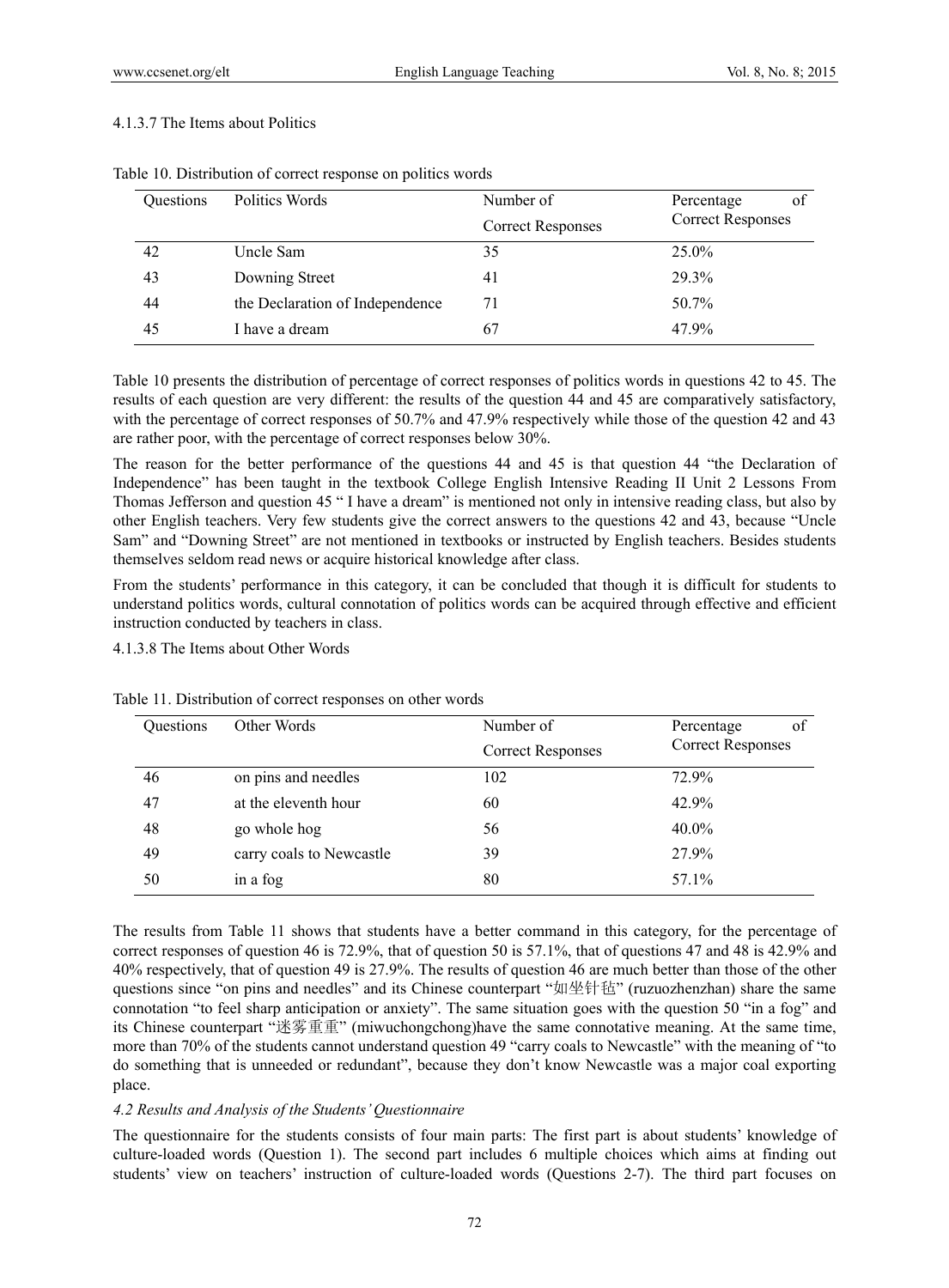students' attitude and approaches to learn culture-loaded words (Questions 8-12). The last part consists of two multiple choices and two open-ended questions to explore students' difficulties and suggestions on culture-loaded words learning (Questions 13-16).

|  |  | Table 12. Students' knowledge of culture-loaded words in part 1 |  |
|--|--|-----------------------------------------------------------------|--|
|  |  |                                                                 |  |

|            | A. Rarely |       | B. Seldom C. Sometimes D. Often E. Always |  |         |
|------------|-----------|-------|-------------------------------------------|--|---------|
| Question 1 |           |       |                                           |  |         |
|            | $15.7\%$  | 52.9% |                                           |  | $0.0\%$ |

From the statistics of question 1 in Table 12, we can find that  $68.6\%/15.7\% + 52.9\%)$  of the students are rarely or seldom familiar with English culture-loaded words, 19.3% of them are sometimes familiar with culture-loaded words, and only 12.1% of the students know better and none of them are very familiar with English culture-loaded words. It indicates that students' inadequate knowledge about culture-laded words leads to their poor performance in the culture-loaded words test.

The probable reasons for the cause of students' poor knowledge of English culture-loaded words may be various, but inadequate instruction from teachers could become a major reason. Since students learn English in a non-native language environment, teachers' instruction is one of the most essential resources for students. Thus English teachers need to do more to help students acquire more knowledge of culture-loaded words.

The second part of the questionnaire is designed to deal with the students' view on teachers' teaching of culture-loaded words.

|            |   | A. Rarely                                                                                                                                                                                                                                            | B. Seldom | C. Sometimes | D. Often                                                                  | E. Always |  |
|------------|---|------------------------------------------------------------------------------------------------------------------------------------------------------------------------------------------------------------------------------------------------------|-----------|--------------|---------------------------------------------------------------------------|-----------|--|
| Question   | 2 | English teachers take vocabulary instruction as teaching focuses                                                                                                                                                                                     |           |              |                                                                           |           |  |
|            |   | $0.7\%$                                                                                                                                                                                                                                              | 8.6%      | $27.1\%$     | $40.7\%$                                                                  | 22.9%     |  |
| Question 3 |   | English teachers teach vocabulary not only in the course of intensive reading, but also<br>in the course of extensive reading, listening, speaking, etc.                                                                                             |           |              |                                                                           |           |  |
|            |   | $0.0\%$                                                                                                                                                                                                                                              | $2.9\%$   | $16.4\%$     | 53.6%                                                                     | 27.1%     |  |
| Question   | 4 |                                                                                                                                                                                                                                                      |           |              | English teachers may teach culture-loaded words in vocabulary instruction |           |  |
|            |   | $5.7\%$                                                                                                                                                                                                                                              | 16.4%     | 38.6%        | 27.9%                                                                     | $11.4\%$  |  |
| Question 5 |   | English teachers may choose culture-loaded words as teaching focuses in vocabulary<br>instruction.                                                                                                                                                   |           |              |                                                                           |           |  |
|            |   | $17.1\%$                                                                                                                                                                                                                                             | 42.9%     | 29.3%        | $7.9\%$                                                                   | $2.8\%$   |  |
| Question   | 6 | English teachers introduce a wide range of cultural background knowledge in<br>vocabulary instruction, such as literature, history, politics, etc so as to improve<br>students' understanding and learning of the cultural meaning of vocabulary.    |           |              |                                                                           |           |  |
|            |   | $0.0\%$                                                                                                                                                                                                                                              | 18.6%     | 41 $4\%$     | $30.7\%$                                                                  | $9.3\%$   |  |
| Question   | 7 | English teachers encourage students to use extracurricular methods such as seeing<br>movies, reading magazines, etc. to enlarge cultural background knowledge,<br>strengthen cultural awareness and improve the acquisition of culture-loaded words. |           |              |                                                                           |           |  |
|            |   | $0.0\%$                                                                                                                                                                                                                                              | 2.9%      | $10.0\%$     | 55.0%                                                                     | 32.1%     |  |

Table 13. Students' view on teachers' instruction of culture-loaded words in part 2

As Question 2 in Table 13 shows, most of the students think vocabulary instruction is the focus in classroom teaching and only 8.6% and 0.7% of them think teachers seldom or rarely teach vocabulary, that is to say, from the students' angle teachers attach great importance to vocabulary instruction. Meanwhile it can be seen in question 3 that  $97.1\%$  (16.4%+53.6%+27.1%) of the students also consider that the teachers sometimes, often and always teach vocabulary not only in the course of intensive reading, but also in other courses such as,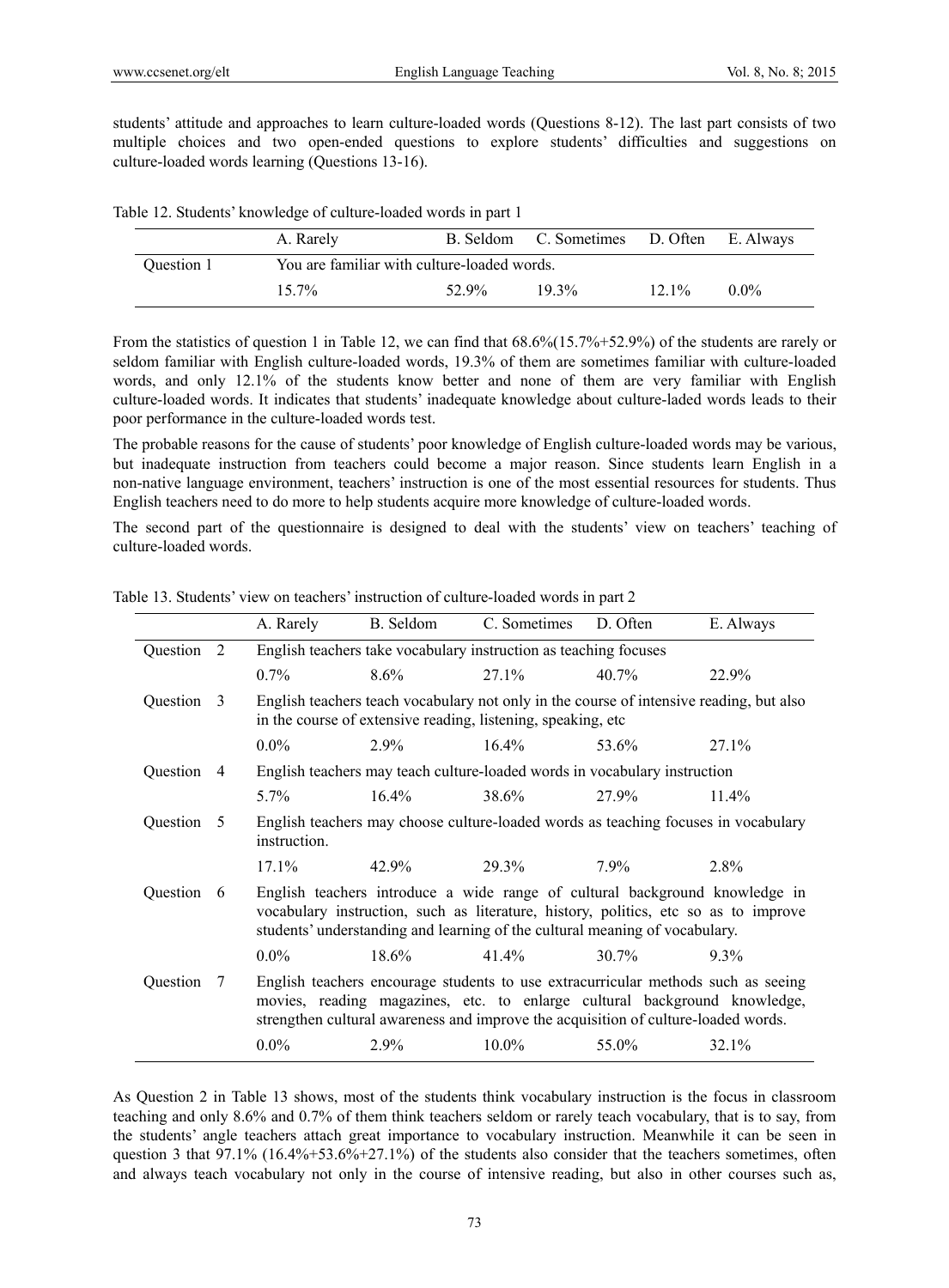extensive reading, listening, speaking, etc.

The statistics of questions 4 and 5 show that 38.6%, 27.9% and 11.4% of the teachers sometimes, often and always instruct culture-loaded words while only 29.3%, 7.9% and 2.8% of them sometimes, often and always choose culture-loaded words as teaching focuses.

From the statistics of the questions 2 to 5, it can be indicated that in the students' eyes, most of the teachers do take vocabulary instruction as their teaching focus, but they fail to instruct students to acquire culture-loaded words or cultural connotative meaning of these words. From this perspective, it can be concluded that teachers don't pay much attention to cultural background knowledge of culture-loaded words or help students realize the importance of culture-loaded words in English learning.

As for teachers' approaches to teach culture-loaded words, the statistics of questions 6 and 7 show that from the students' perspective, most of the teachers introduce a wide range of cultural background knowledge in vocabulary instruction, such as literature, history, politics, etc. so as to improve students' understanding and learning of the cultural connotation of culture-loaded words. In addition, according to the results of question 7, 55% and 32.1% of the students admit that their teachers often or always encourage students to use extracurricular methods such as seeing movies, reading magazines, communicating with English native speakers to enlarge cultural knowledge and improve the learning of culture-loaded words.

In summary, from the students' angle, teachers don't attach much importance to culture-loaded words instruction though they introduce related cultural background knowledge to students when coming across culture-loaded words. On the other hand, teachers encourage students to enlarge cultural knowledge by themselves after class.

The third part intends to figure out the students' attitude and approaches to learn of culture-loaded words.

|                                                                                               | A. Rarely                                                                                   | B. Seldom | C. Sometimes                                                             | D. Often | E. Always |  |
|-----------------------------------------------------------------------------------------------|---------------------------------------------------------------------------------------------|-----------|--------------------------------------------------------------------------|----------|-----------|--|
| Question 8                                                                                    | You are aware of the importance of culture-loaded words learning in vocabulary<br>learning. |           |                                                                          |          |           |  |
|                                                                                               | $0.0\%$                                                                                     | $10.7\%$  | 28.6%                                                                    | 40.7%    | 20.0%     |  |
| Question 9                                                                                    | self-consciously.                                                                           |           | You () accumulate cultural background knowledge and culture-loaded words |          |           |  |
|                                                                                               | $5.0\%$                                                                                     | $48.6\%$  | 32.1%                                                                    | $12.9\%$ | $1.4\%$   |  |
| Ouestion 10                                                                                   | You () learn cultural connotative meaning of words in textbook.                             |           |                                                                          |          |           |  |
|                                                                                               | $1.4\%$                                                                                     | $11.4\%$  | 40.7%                                                                    | 39.3%    | $7.1\%$   |  |
| Question 11                                                                                   |                                                                                             |           |                                                                          |          |           |  |
|                                                                                               | $0.7\%$                                                                                     | $6.4\%$   | 30.7%                                                                    | $45.7\%$ | $16.4\%$  |  |
| In your opinion, the acquisition of culture-loaded words is achieved in class.<br>Question 12 |                                                                                             |           |                                                                          |          |           |  |
|                                                                                               | $1.4\%$                                                                                     | $5.0\%$   | $12.9\%$                                                                 | $46.4\%$ | 34.3%     |  |

Table 14. Students' attitude and approaches to culture-loaded words learning in part 3

With regard to the students' attitudes toward English culture-loaded words, the statistics of question 8 show that 20%, 40.7% and 28.6% of the students always, often and sometimes realize that culture-loaded words learning is of importance in English learning as a whole, 10.7% of them seldom do so, and none of the students is rarely aware of that, which can be confirmed by the percentage 0.

According to the statistics of question 9, 32.1%, 12.9% and 1.4% of the students sometimes, often and always accumulate cultural background knowledge of culture-loaded words self-consciously after class, while 48.6% and 5.0% of them seldom or rarely do so. The two groups of statistics from questions 8 and 9 demonstrate that on one hand the students have largely realized culture-loaded words learning is helpful and important in English learning and on the other hand what they do in practice is quite another thing. They themselves don't pay enough attention to the cultural connotation of culture-loaded words and seldom accumulate cultural background knowledge of culture-loaded words.

In addition, it's shown in questions 10 and 11 that most of the students always, often, sometimes learn cultural connotative meaning of words in textbooks. Only 11.4% and 1.4% of them seldom or rarely do so. Meanwhile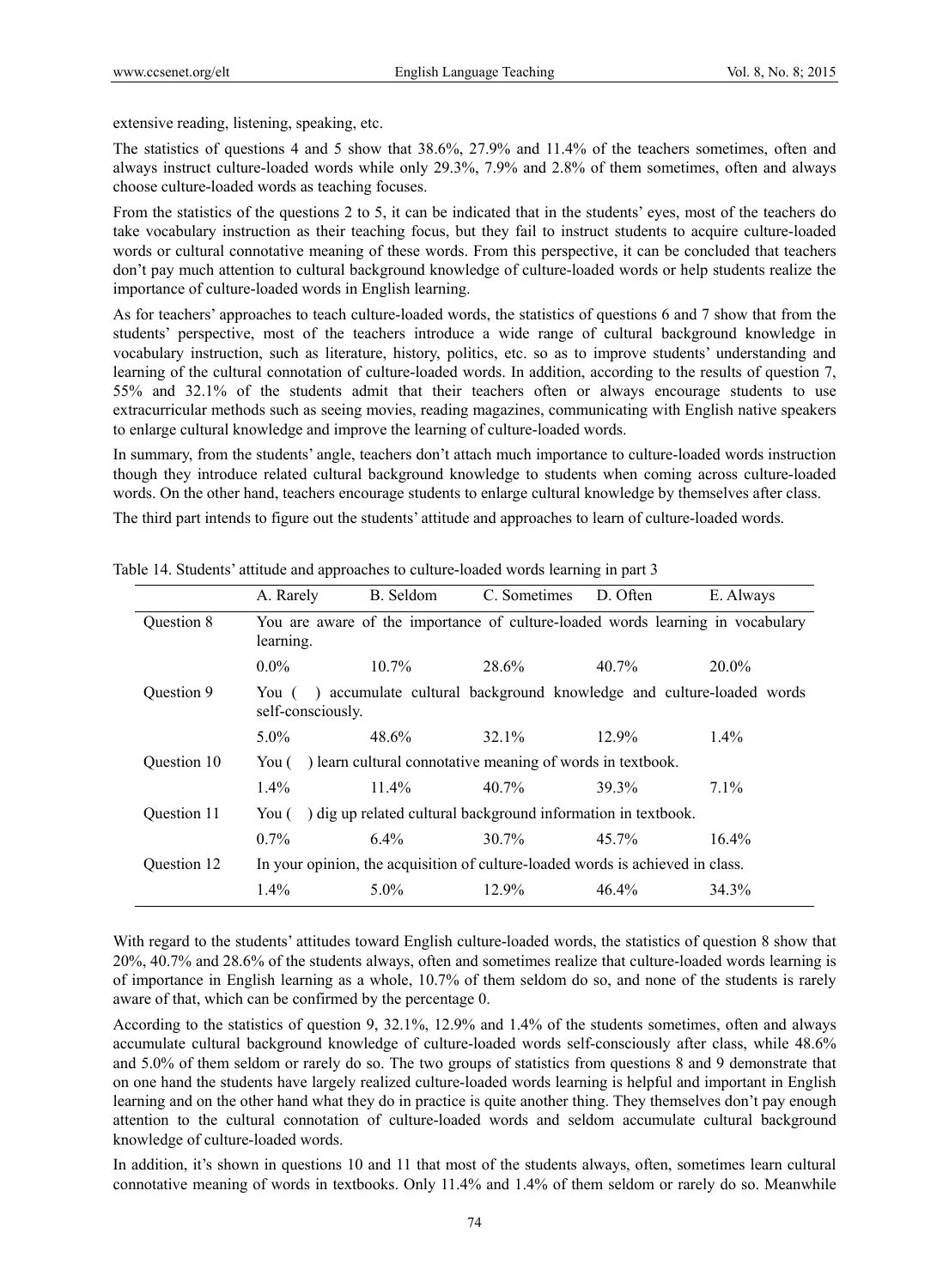92.8% (30.7%+45.7%+16.4%) of the students always, often, sometimes dig up related cultural background knowledge in textbooks, which reveals that compared with their comparatively poor performance on self-learning of culture-loaded words, they lay much more emphasis on the learning of culture-loaded words in textbooks. The same results can be drawn from the test, in which better job was done in culture-loaded words from textbooks than those from other resources.

The possible reasons accounting for the above situation may be: first, English teachers fully emphasize the importance of culture-loaded words in textbooks, which in turn influence students' attitude in this issue. Second, the students don't have the capacity in acquiring culture-loaded words by themselves. Third, the teaching syllabus (1998) for English majors has stipulated clearly that the second year English majors should grasp 5000-6000 English words and be proficient in using 3000-4000 of them. Catering for this requirement, most students focus on the vocabulary in the syllabus and neglect the culture-loaded words from other resources.

And according to the statistics of question 12,  $93.6\%$   $(12.9\% + 46.4\% + 34.3\%)$  of the students think culture-loaded words learning is achieved in class, which reflects that students depend a lot on teachers in promoting the acquisition of culture-loaded words. One possible reason is that although students largely realize the importance of culture-loaded words, they don't know how to put it into practice, since there is a great amount of cultural background knowledge and the accumulating process must be rather arduous. Another possible reason is that in exam-oriented learning, students have to devote most of their energy in enlarging vocabulary required in the teaching syllabus, thus they don't have enough time to learn culture-loaded words after class.

The last part of the questionnaire intends to collect students' difficulties and suggestions of culture-loaded words learning which are shown in Table 15.

|             | A. Rarely                                                                                                                       | B. Seldom | C. Sometimes | D. Often | E. Always |  |  |
|-------------|---------------------------------------------------------------------------------------------------------------------------------|-----------|--------------|----------|-----------|--|--|
| Question 13 | You are desirous for the opening of more culture-relevant courses in which you can<br>learn more cultural background knowledge. |           |              |          |           |  |  |
|             | $2.1\%$                                                                                                                         | $4.3\%$   | $25.0\%$     | 42 $1\%$ | $26.4\%$  |  |  |
| Ouestion 14 | You think there is lots of cultural information introduced in the textbook that you<br>learn.                                   |           |              |          |           |  |  |
|             | $14.3\%$                                                                                                                        | 48.6%     | 23.8%        | 64%      | $0.7\%$   |  |  |
| Question 15 | Your difficulties in culture-loaded words learning.                                                                             |           |              |          |           |  |  |
| Ouestion 16 | Your suggestions on culture-loaded words learning.                                                                              |           |              |          |           |  |  |

Table 15. Students' difficulties and suggestions on culture-loaded words learning in part 4

This part consists of two multiple choice questions and two open-ended questions. As the statistics of question 13 indicate, 93.5% (25%+42.1%+26.4%) of the students are desirous for the opening of more courses related to western culture in which they can learn more cultural knowledge. According to question 14, most of the students hold that cultural knowledge introduced in textbooks is insufficient.

With regard to the open-ended question 15, the difficulties in culture-loaded words learning may be: first, the students don't understand western cultural knowledge or the difference between Chinese and western culture well, which is the biggest obstacle in culture-loaded words learning. Second, due to the insufficient instruction from teachers, the students don't know what to learn and how to learn. Third, the students are lack of culture-relevant materials and the access to them, thus it's difficult for them to figure out the cultural meaning of words. Fourth, since students are lack of communications with English native speakers, they don't have opportunity to put what have learned into practice; therefore it's hard for them to grasp the correct usage of culture-loaded words. Fifth, culture-loaded words learning is involved in a wide range of aspects, thus there is too much to learn. Sixth, students tend to learn those words can arouse their interests, but seldom acquire those words such as politics, legend and mythology, human body, etc. which bear no intimate relationship with their daily life. Seventh, in exam-oriented learning, students spend too much time in their exams. They don't memorize those culture-loaded words which won't be tested in exams.

Suggestions can be summarized into two parts.

Part One concerns with teachers' instruction in class. Firstly, in class many students suggest that more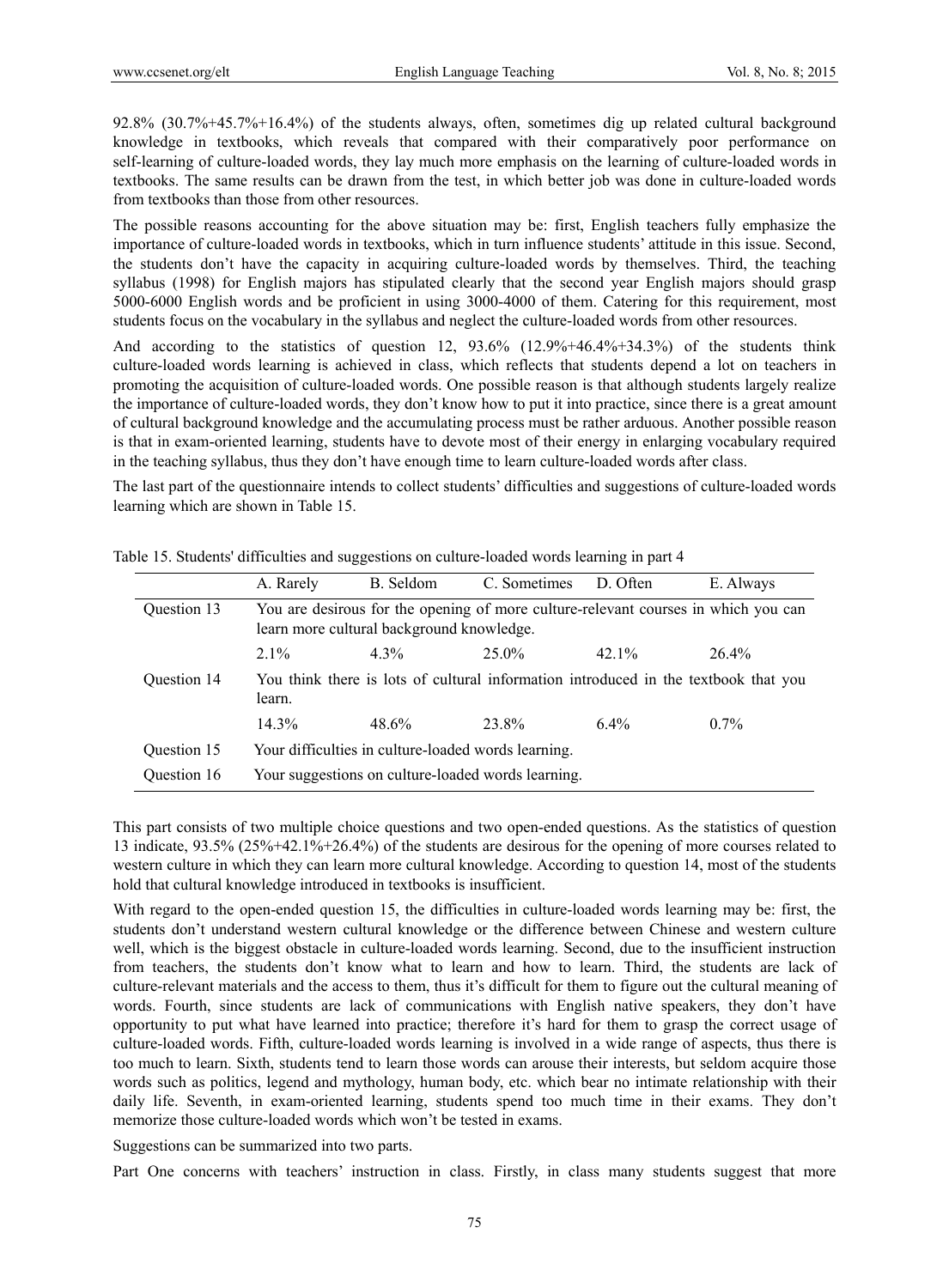culture-loaded words should be instructed by English teachers. Secondly, they argue that more culture-related materials such as reference books or magazines as well as English movies should be recommended by teachers. Thirdly, various culture-relevant activities such as culture-oriented lectures and contests should be held on a regular basis. Fourth, teachers should adopt innovative methods to teach cultural background knowledge and enhance the students' interest in this field.

Part Two is about students' self-learning. After class, students would like to improve their understanding and learning of culture-loaded words by reading books, seeing English movies, and communicating with English native speakers. Some of them think they also should make good use of internet to acquire cultural knowledge.

*4.3 Results and Analysis of the Teachers' Interview* 

For testifying the conclusions in the culture-loaded test and explore the teachers' attitude toward culture-loaded words instruction, 12 English teachers are selected to take part in the interview.

Answers to question 1:

How much do you know about culture-loaded words?

*Teacher 1: In fact, I am not familiar with culture-loaded words. In my opinion, culture-loaded words include color words and number words.* 

*Teacher 2: I think culture-loaded words are those having specific cultural knowledge. But I'm not sure what kind of words can be called culture-loaded words.* 

## *Teacher 4, teacher 7…*

Based upon the answers to question 1 in the interview, teachers' knowledge of culture-loaded words is not satisfactory, for 7 out of 12 teachers don't know much or don't know about culture-loaded words, and only 5 of them know better about it, but none of them is very familiar with it, which indicates that there is a long way to go to enhance teachers' knowledge of culture-loaded words.

Answers to question 2:

What are your attitude and techniques adopted in culture-loaded words instruction?

*Teacher 3: I think the instruction of culture-loaded words is of great help in vocational college English teaching. In my class I usually take vocabulary instruction as the teaching focus in the course of intensive reading and listening as well.* 

*Teacher 5, teacher 6…* 

Question 2 is about the teachers' attitude and techniques of culture-loaded words teaching. All of the teachers consider the instruction of culture-loaded words is of great help in vocational college English teaching. In English instruction, most of the teachers take vocabulary instruction as the teaching focus in English class which indicates that English teachers pay enough attention to the vocabulary instruction; meanwhile they don't confine vocabulary instruction to the course of intensive reading, but also teach vocabulary in the course of extensive reading, listening, speaking, translation, etc.

Besides, English teachers teach different aspects of vocabulary knowledge to the students consisting of pronunciation, spelling, collocation, grammar patterns, meaning, sense relation, register, and dialect etc. Among these aspects of vocabulary knowledge, meaning and sense relations are the emphasis of the vocabulary instruction for most of the English teachers. Here, one thing is worth mentioning. In terms of the instruction of word's meaning, 8 out of 12 teachers often lay emphasis on cultural meaning of words and culture-loaded words, while 4 of them seldom or rarely do so. The situation is quite different from the students' opinion shown in the question 5 from the students' questionnaire, in which students notice that teachers fail to instruct culture-loaded words as teaching focus.

The possible reasons for the difference may be as follow: first, English teachers don't have enough knowledge of culture-loaded words and find it difficult to make up the relevant knowledge or collect the cultural background information. Thus their instruction of culture-loaded words is not systematic, which consequently leads to students' neglect of these words.

Second, teachers don't frequently take measures to help students to consolidate culture-loaded words. They seldom ask students to do some relevant vocabulary exercises in class, nor do any summarization and reviews of the newly-learnt culture-loaded words for the students. Thus, students forget these words, especially the cultural meaning of culture-loaded words quickly.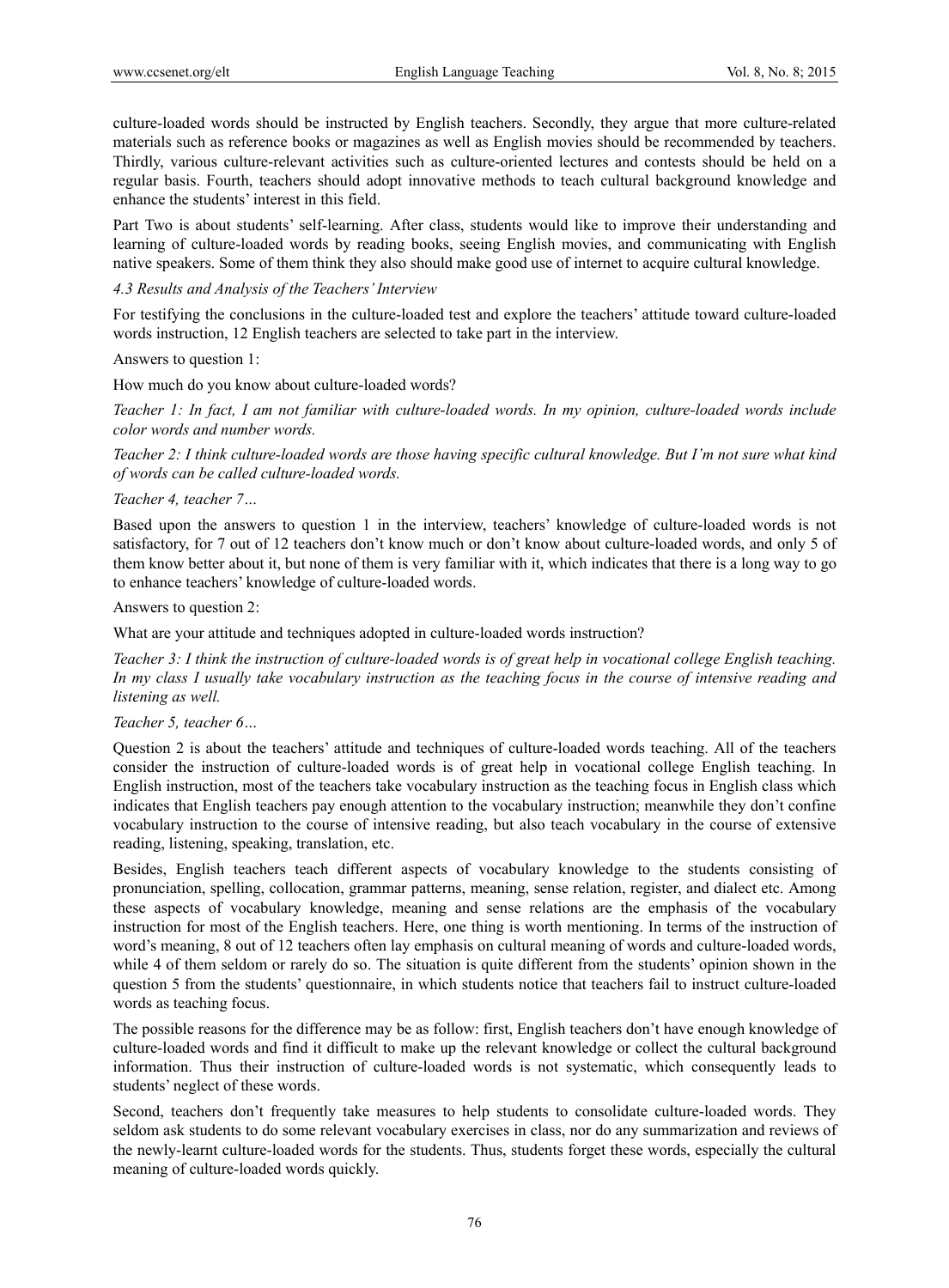Third, students themselves don't pay enough attention to culture-loaded words. Since some culture-loaded words are not required in the teaching syllabus and the learning of these words needs students' painstaking efforts due to its large amount of cultural background knowledge, most students are not willing to devote too much energy in the learning of culture-loaded words.

In addition, most of the teachers usually introduce a wide range of cultural knowledge in vocabulary instruction, such as literature, history, politics etc so as to improve students' understanding and learning of culture-loaded words. Meanwhile 9 out of 12 teachers often instruct students acquire cultural connotative meaning of words in textbooks. And 10 of them usually dig up related cultural background knowledge in textbooks to help students acquire culture-loaded words. It indicates that teachers attach great importance to cultural background knowledge of words in textbooks, which in turn influence students' attitude towards culture-loaded words and promote students' acquisition of cultural meaning of words from textbooks.

Moreover most teachers maintain that the acquisition of culture-loaded words mainly depend on students' self-study after class and only less than one third of them consider classroom instruction is the main channel of culture-loaded words learning. Thus most teachers frequently encourage students to use extracurricular methods such as seeing movies, reading magazines, etc. to enlarge students' cultural knowledge and improve the learning of culture-loaded words.

It reflects that while teachers realize the significance of culture-loaded words in English learning, most of them think the acquisition of culture-loaded words should be mainly achieved by students themselves after class, which runs counter to the students' opinions on this issue. One possible reason is that according to the teaching syllabus for English majors, the first and second year should focus on improving English majors' basic skills, while the specialized knowledge including cultural knowledge should be taught in the third year.

Another possible reason is that English teachers themselves are lack of knowledge of culture-loaded words and find it difficult to collect the relevant cultural knowledge for preparing the lesson, let alone make explicit and systematic explanation of these words. Moreover the systematic and standardized teaching materials and textbooks of culture-loaded words are not available to English teachers.

Answers to questions 3 and 4:

What are your difficulties and suggestions in culture-loaded words teaching?

*Teacher 2: I think the biggest difficulty for me is the lack of cultural knowledge. Since I didn't have the experience of studying abroad, my knowledge of western culture is inadequate and limited. Teachers should be given more opportunities to study abroad.* 

# *Teacher 8, teacher 12…*

Questions 3 and 4 deal with teachers' difficulties and suggestions on culture-loaded words instruction. According to teachers' answers, the difficulties of culture-loaded words teaching are mainly focused on 4 aspects: firstly, many teachers don't have good comprehension of English culture-loaded words themselves, let alone help students in the acquisition of the relevant cultural knowledge. Secondly, because teachers are lack of systematic and standardized teaching materials and textbooks for culture-loaded words, their instruction and explanation of culture-loaded words is random which depends largely on their personal experience. Thirdly, because many students are at a low level of English language skills, it is difficult for teachers to teach both basic language knowledge and cultural knowledge in very limited time. Fourthly, it is easy to explain cultural background knowledge of English words, but difficult to guide students to use them correctly.

Based on these difficulties, teachers suggest that they should enhance their own understanding of culture-loaded words and try to enlarge their knowledge of western culture. English teachers should be given more opportunities to study in western countries, through which they can have direct contact with foreign cultures and greatly improve their cultural awareness and sensitivity, make efforts to instruct cultural knowledge systematically and help students acquire culture-loaded words. At last, teachers need to utilize diversified media and assign tasks to improve students' cultural awareness and cultivate students' interest in western culture.

# **5. Conclusions**

English major students' insufficient knowledge of culture-loaded words reflects that students' cultural awareness and their acquisition of cultural knowledge should be enhanced. To achieve this, more efforts should be made by both teachers and students. As far as the teachers are concerned, vocational college English teachers should be equipped themselves with basic theories, particularly theories related to the instruction of culture-loaded words, improve their own cultural awareness and enrich their cultural knowledge on both target language and native